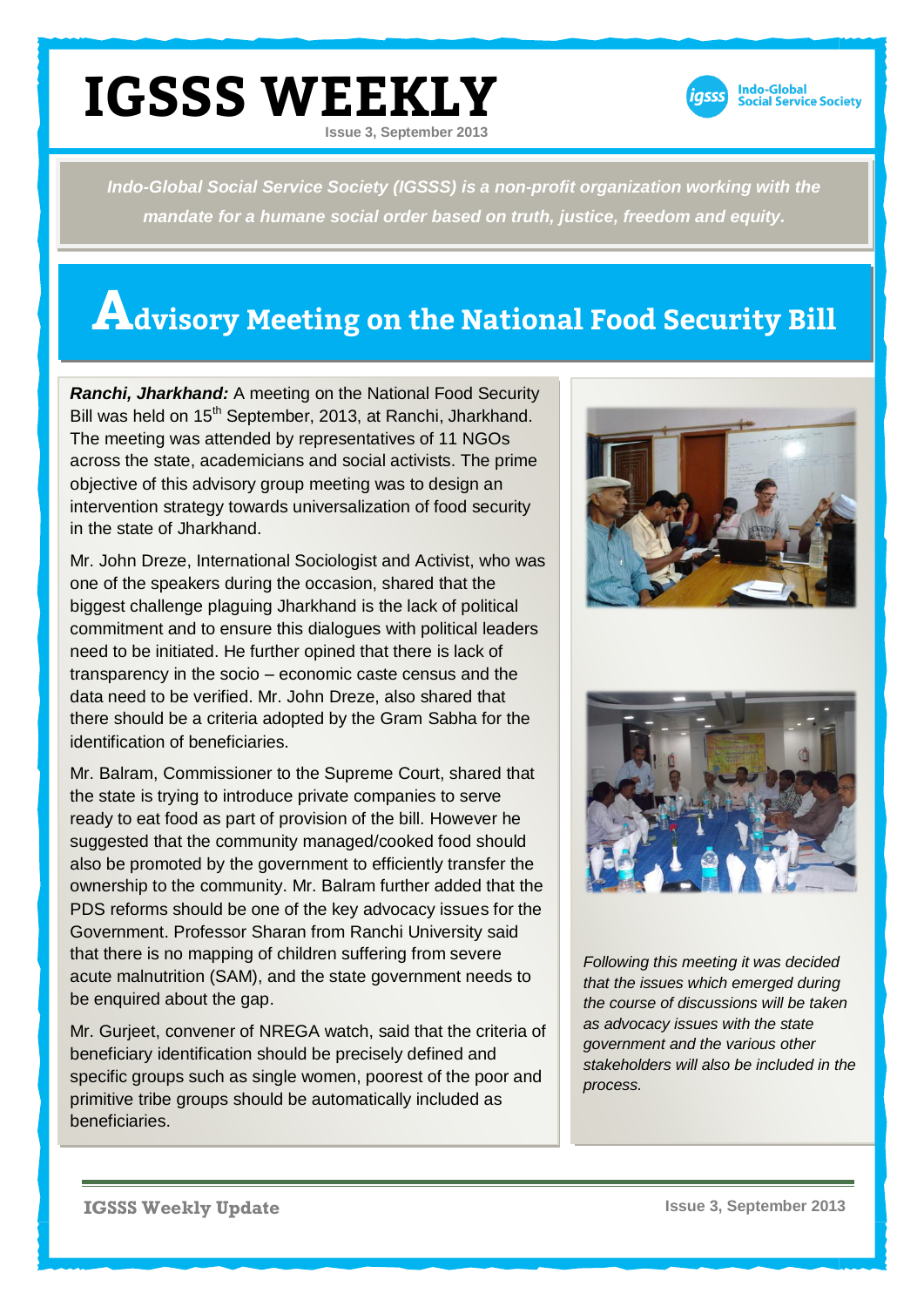

## **Resolving Conflict Building Peace: SMILE**

**Senapati, Manipur:** Senapati District Student Association (SDSA) and Kuki Student Organisation (KSO) are two influential student bodies in Senapati district of Manipur. SDSA comprises of members from Naga community and members of KSO are from the Kuki community and they both work on the issue of youth development. A conflict in the 90's between the two communities resulted in mass destruction, deaths and displacement. The intervention of the State Government helped the conflict between the two community get resolved however there always existed a subtle tension and discord



between them. During its intervention in the Senapati district, IGSSS under the SMILE initiative started taking efforts towards initiating dialogues through networking with both these two influential student organisations.

After a series of initial level meetings, it was decided to conduct a district level PEACE programme at Senapati Indoor Stadium on the theme of 'Building Relationship through Music'. Around 2500 people such as community leaders, cultural representatives, chiefs, village authorities, educationist, political representatives, youth leaders, and students cutting across all boundaries participated in this event.

This initiative proved to be successful and now the two student organisations are taking positive steps towards burying the hatchet of the past and promoting better relations and peaceful co – existence between the Kuki and Naga community.

## **Block Level Youth Orientation Meeting**

**Baramulla, Srinagar:** Block Level Orientation Meeting for Youth was organized from 4th -6th September for 150 youth members from Baramulla and Bandipora district on leadership and advocacy issues at Singhpora Pattan, Baramulla, Kashmir. During the training sessions, the youth were provided knowledge on harnessing skills of good leadership; they were familiarized with the concept of team building and its need towards achieving broader objectives and goals. The participants were also given

**IGSSS Weekly Update**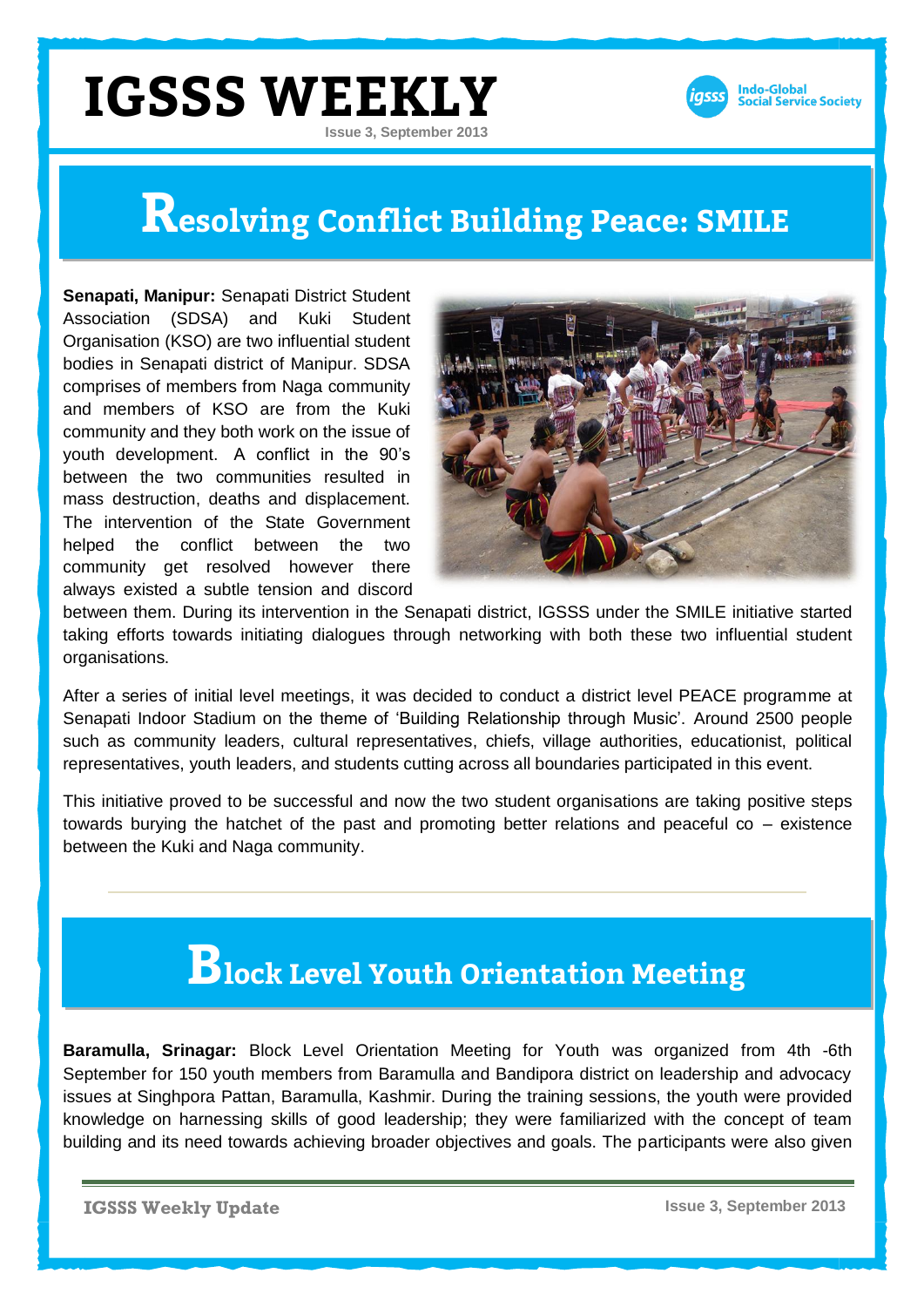

trainings on stakeholder analysis and accordingly devising strategies to address the issues concerning the development of their village.

After attending the meeting the youth shared that the knowledge on management skills will help to create an environment of motivation and trust within the youth group members, their working relation will be strengthened and will help in building a supportive team culture. The participants further shared that they will now be able to design advocacy strategies in accordance to the need and priorities of the community.



--------

**National Forum for Housing Rights (NFHR) Strategic Meeting**

**Bengaluru, Karnataka:** Ghettoization of the urban poor and rampant evictions across the country brought together more than 50 housing rights activists representing 32 organisations from 19



states at the three-day strategy meeting of the National Forum for Housing Rights (NFHR). The meeting was held at Bengaluru, from  $11<sup>th</sup>$  to  $13<sup>th</sup>$  September, 2013. Indu Prakash Singh, Head, CityMakers Programme, IGSSS and Convener, NFHR, shared that the Housing Bill is pending since 1980s and the forum needs to strengthen advocacy to realize its enactment. He added that 'housing' meant the right to have a house with all other basic rights, which also include the right to livelihood.

Participants from various states expressed their concern that despite various laws, policies and schemes there are wide gaps in their implementation. Hence, they have decided to work on an action plan to challenge the denial of housing rights of the CityMakers (urban poor). They have planned to study and analyze the various housing policies of states across the country and demand progressive

**IGSSS Weekly Update**